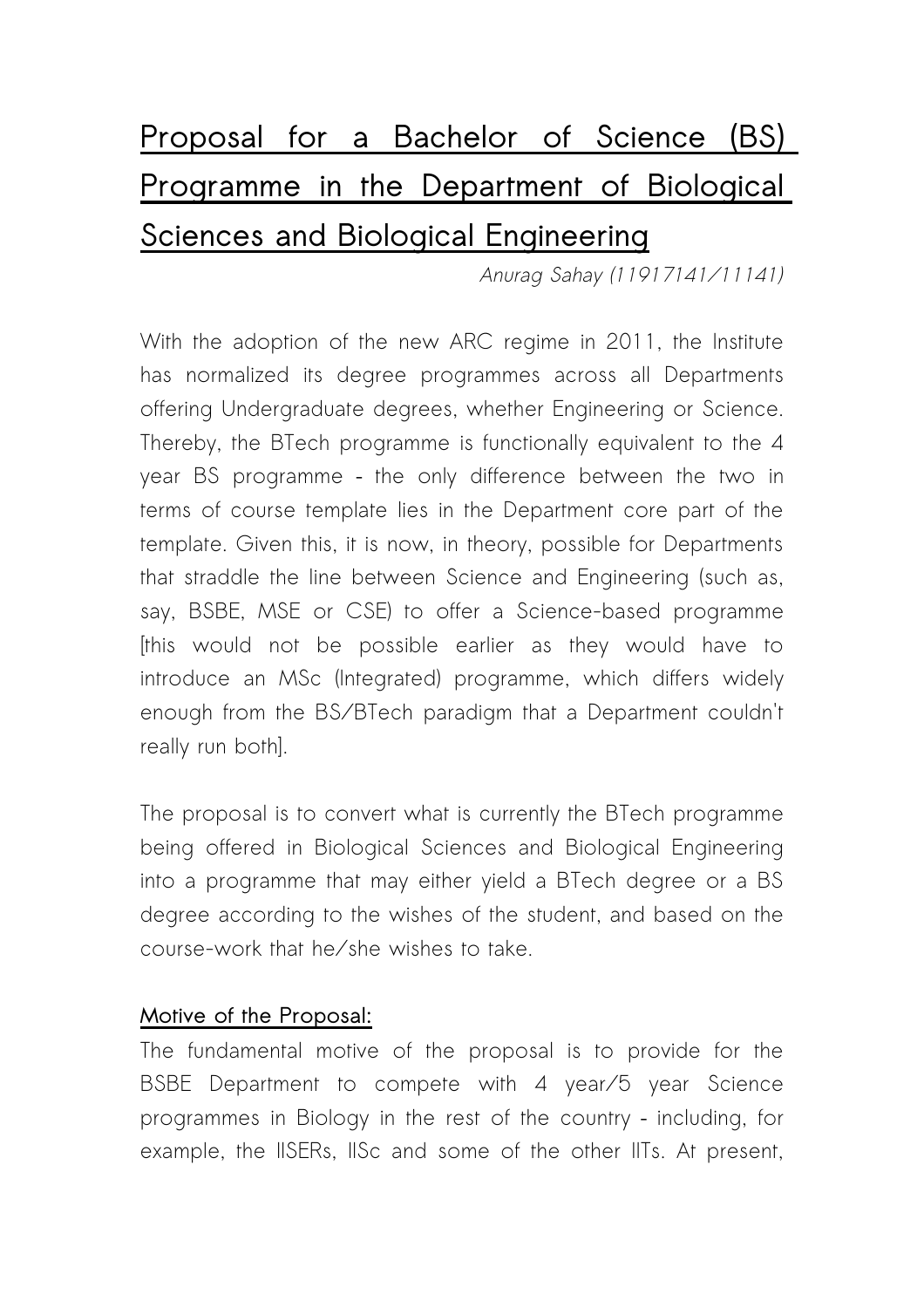there are several factors that make the IIT Kanpur programme unappealing to students who are interested in the scientific aspects of Biology, especially those students who intend to pursue graduate education in the subject. The presumed reasons for this are the following:

- Presumed focus on Engineering (due to the name of the degree – BTech over BS, even though MTH, ECO, CHM, PHY and ES all offer BS programmes).
- Ineligibility of BTech students to receive Science-related scholarships, in particular, and most importantly, the KVPY (Kishore Vaigyanik Protsahan Yojana) Fellowship given by the Department of Science and Technology: only students enrolled in BS/BSc/MS/MSc degrees may get this fellowship if they are studying Biology.
- General apathy of the Department and the Institute in terms of attracting students who wish to pursue higher education.

In this context, it should be noted that despite the degree being awarded, the curriculum of the programme is heavy on Science courses within the broad spectrum of Biology, and in theory the same template could be used for a BS programme which has a slight emphasis on the Engineering aspects of the Department as well.

This proposal would mitigate some of the factors given above: the students will be directly eligible for Science scholarships, including KVPY. Furthermore, unlike India, where three year Science programmes are more prevalent, the concept of a four year BS is well-established outside of India, and hence this degree could be better acceptable for graduate institutions abroad when they take in students who complete the BS programme at IITK. This is a fact that has already benefited the Science departments: the students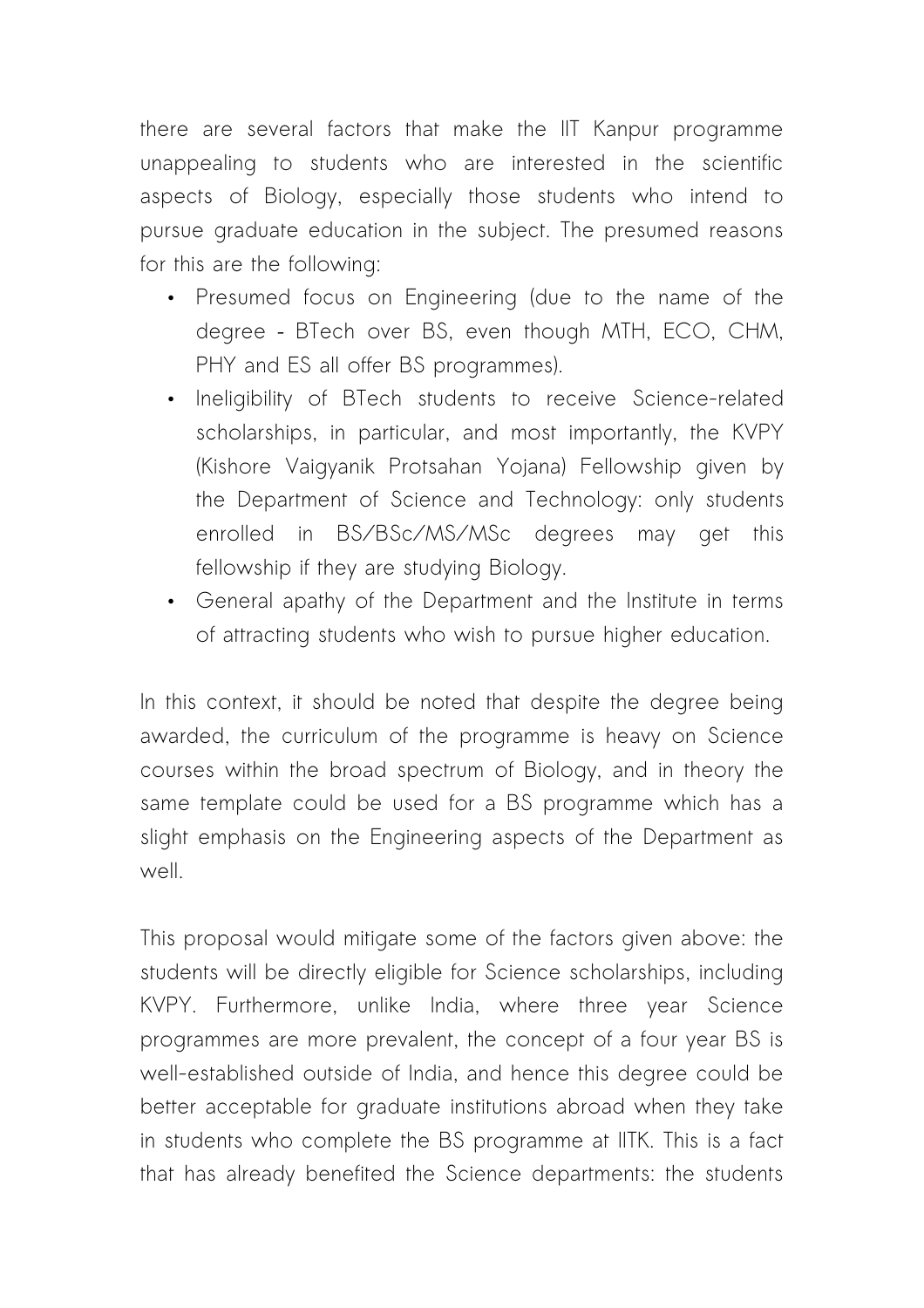who graduate after four years seem to be getting into the same sorts of schools that the students graduating with an MSc (Intg) were getting into.

#### **Specifics of the Proposal**

The proposal is as follows – the current BTech programme in BSBE should be retooled into two separate programmes, a BTech programme and a BS programme.

The difference between the two programmes can be variable depending on what seems feasible – the difference could merely be in the name, while in effect the template is exactly the same, or there could be minor differences (such as, say, a higher SO requirement for BS and a higher ESO requirement for BTech), or there could be major differences (such as a higher emphasis on Science and Engineering respectively in the Department core curriculum for the BS and BTech programmes respectively).

Furthermore, it is strongly believed that the choice of which degree a student wants to obtain must be left to the student – some students, for example, may be more interested in obtaining a job. In theory (though not necessarily in practice), BTech degrees are more useful in terms of obtaining a job, whether in the industry or otherwise. Hence, in a particular year, there may be students who are more interested in doing a BS than a BTech or vice-versa, and hence the Institute should not straitjacket the students who have taken admission into a particular programme.

Thus, it is not proposed that there be an increase in the total number of seats in the BSBE Department. Instead, the current BTech seats should be converted into a floating figure that would comprise the combination of the BTech as well as BS intake.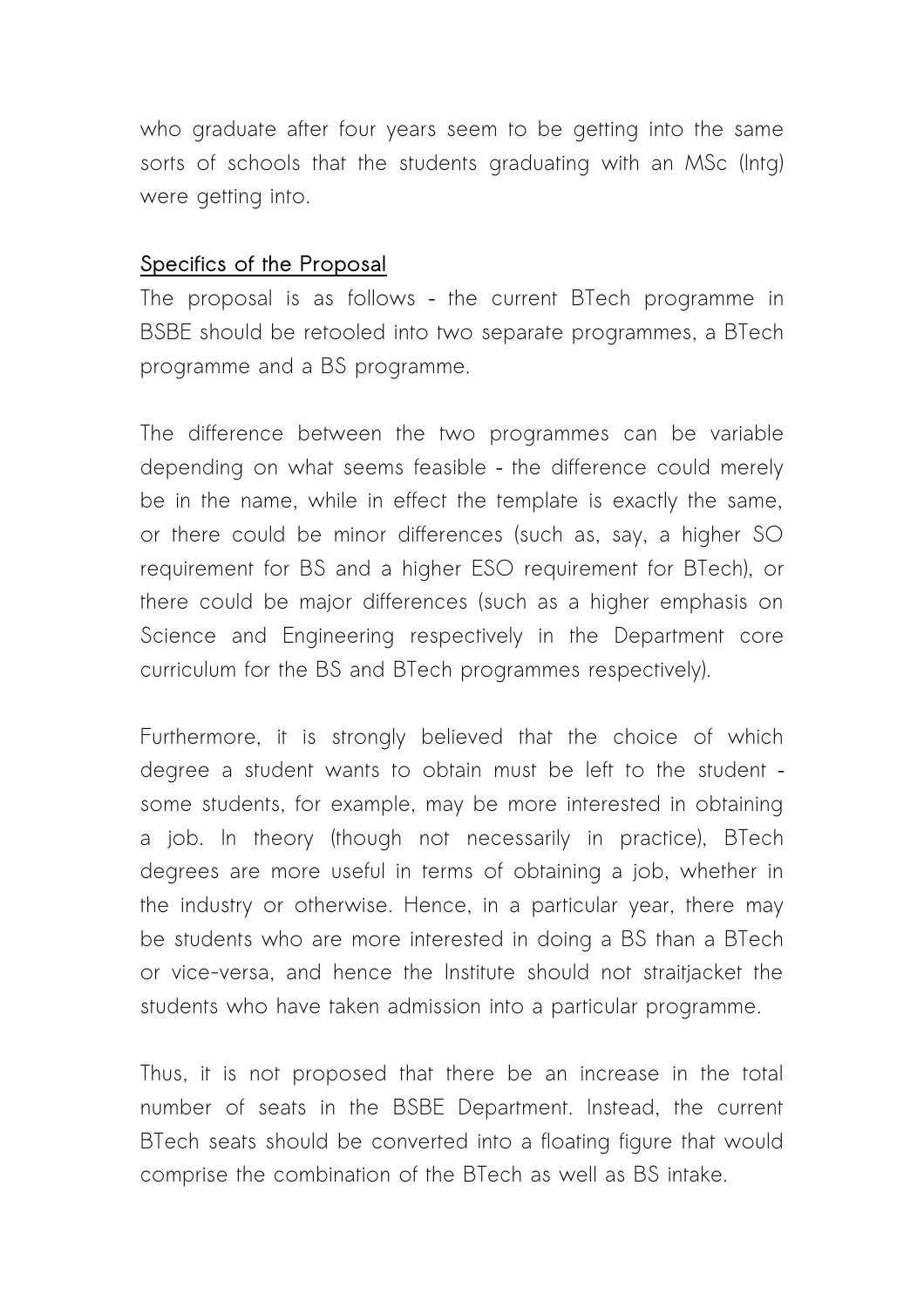Furthermore, the student must decide which degree he/she wishes to obtain at the time of joining the Institute. Exactly what time this declaration is to be made is an implementation issue – if the Joint Seat Allocation can handle this decision at the level of counselling, then it should be done there, else it may be done once the students come to campus for the Orientation. For practical purposes, it makes most sense to list the programme as BTech/BS during seat allocation, and then let students choose once they are allocated a seat in the BSBE Department.

Finally, whether or not students can switch from BS in BSBE to BTech in BSBE or vice-versa should depend upon how similar the templates of the two programmes are. Ideally, the student should be allowed to switch at least once, so long as doing so does not extend their degree.

Other aspects of this proposal include how this introduction will interact with the Double Major and the Dual Degree programmes.

### **Double Major**

The most sensible way to deal with Double Major is to treat it similar to a student entering the Institute. The number of Double Major seats in the BSBE Department ought to remain the same, and a student who has gotten allocated BSBE may choose BS or BTech depending on their own interests.

### **Dual Degree: MS Programme and other issues**

While the BS and BTech degrees are functionally equivalent, at this point in time, the MTech and MS parts respectively of the BTech-MTech and BS-MS Dual Degree programmes are not equivalent. There are some major differences between the PG parts of the Dual Degree programmes of Engineering and Science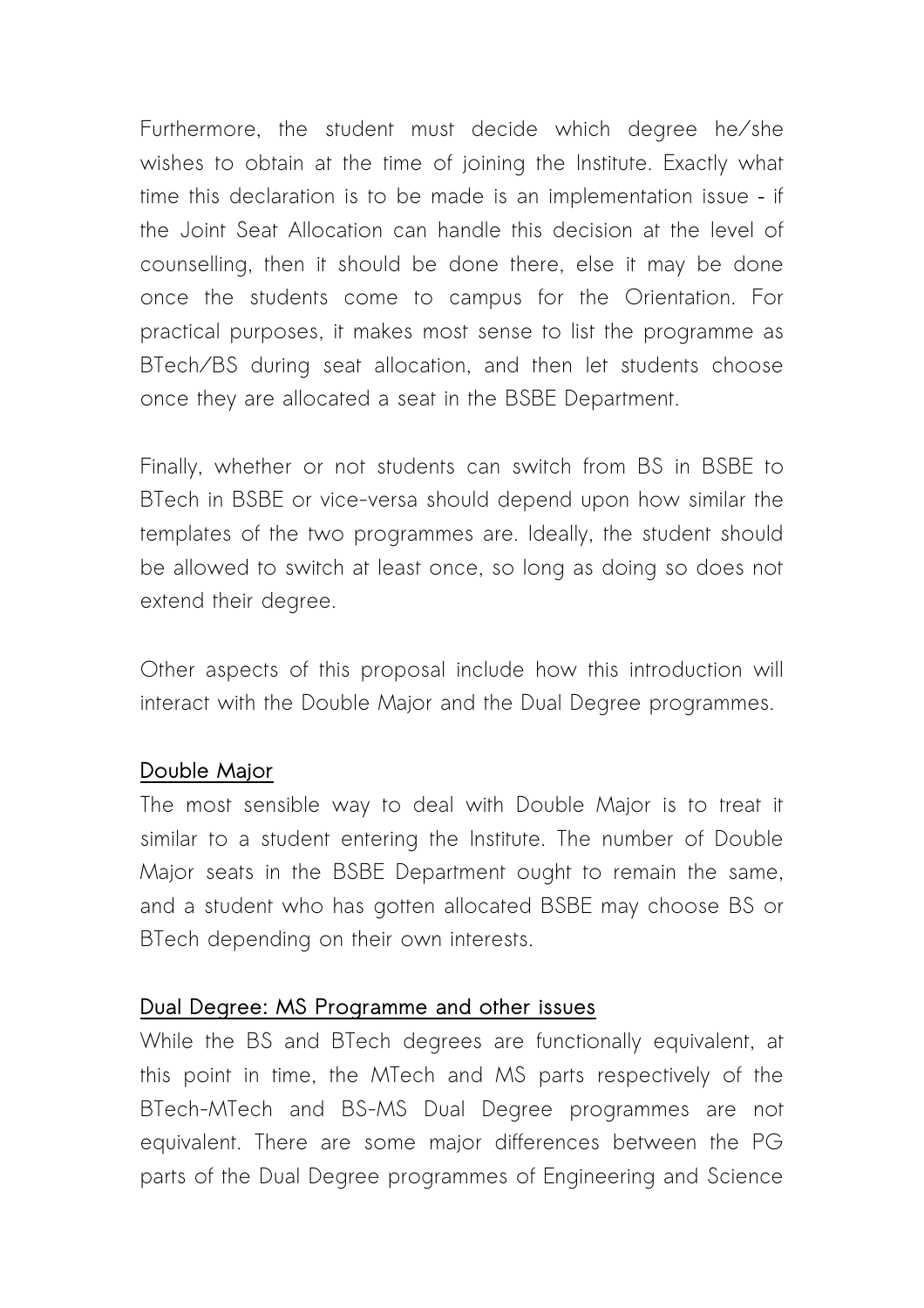departments; in particular, the thesis component is widely different.

The following proposal, though contingent on the above BS proposal, is independent of it, insofar that the Institute may reject the below proposal even while it approves the above proposal.

The proposal is to begin an MS degree as part of the Dual Degree programme in the BSBE Department. This MS degree shall be like those offered by the PHY and MTH Departments – the thesis component shall be reduced and the PG level course-work will be increased and emphasized. The exact details of the programme will, of course, have to be designed by the Department, but it is proposed that any student of BSBE may convert to this programme (irrespective of whether they are pursuing a BTech or a BS), and similarly, any student should be allowed to convert to the existing MTech programme irrespective of their UG degree. Thus, a BSBE student may do a five year programme which is BS-MS, BT-MT, BS-MT or BT-MS. This would offer a great deal of flexibility to students in terms of employability, usage of the degree outside of India, and in terms of whether they wish to emphasize research or course-work.

In case the Institute/Deartment does not agree to the above proposal, it is at least recommended that the BS students be allowed to convert to the exiting MTech programme and graduate in a BS-MTech Dual Degree (Category A).

For Category B, a similar treatment as described for Double Majors should be applied.